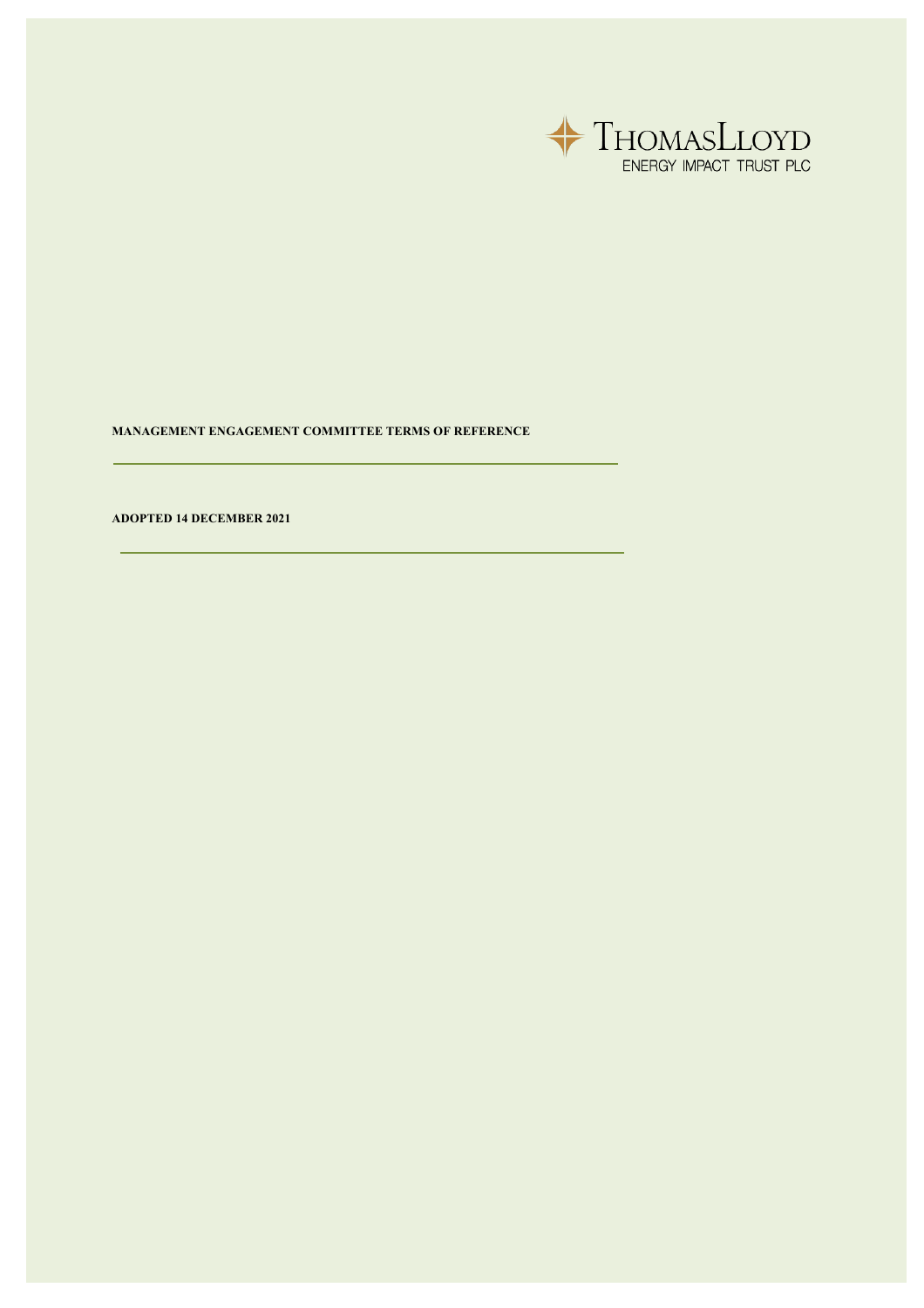

# **THOMASLLOYD ENERGY IMPACT TRUST PLC**

### **MANAGEMENT ENGAGEMENT COMMITTEE TERMS OF REFERENCE**

# **1 DEFINITIONS**

- 1.1 Reference to the "**Company**" shall mean ThomasLloyd Energy Impact Trust PLC.
- 1.2 Reference to the "**Committee**" shall mean the Management Engagement Committee.
- 1.3 Reference to the "**Board**" shall mean the board of directors of the Company.
- 1.4 Unless otherwise stated, reference to "**Chair**" shall mean the Chair of the Committee.
- 1.5 Reference to the "**Market Abuse Regulation**" shall mean the UK version of Regulation (EU) No 596/2014 of the European Parliament and of the Council on 16 April 2014 on market abuse, which is part of UK law by virtue of the European Union (Withdrawal) Act 2018.
- 1.6 Reference to the "**Prospectus Regulation**" shall mean the UK version of Regulation (EU) 2017/1129 of the European Parliament and of the Council of 14 June 2017 on the prospectus to be published when securities are offered to the public or admitted to trading on a regulated market, and repealing Directive 2003/71/EC, which is part of UK law by virtue of the European Union (Withdrawal) Act 2018, as amended by The Prospectus (Amendment, etc) (EU Exit) Regulations 2019.
- 1.7 Unless otherwise stated reference to "**Secretary**" shall mean the Secretary of the Committee.
- 1.8 Unless otherwise stated, a reference to:
	- (a) any EU directive, EU regulation, EU decision, EU tertiary legislation or provision of the EEA agreement (an "**EU Matter**") which is to form part of UK domestic law by application of section 3 of the European Union (Withdrawal) Act 2018 shall be read as a reference to that EU Matter as it forms (by virtue of section 3 of the European Union (Withdrawal) Act 2018) part of UK domestic law and as modified by domestic law from time to time; and
	- (b) any EU entity shall be read as a reference to the UK institution, authority or body to which its functions were transferred,

and words and expressions used in this paragraph 1.8 shall have the meanings given to them respectively in the European Union (Withdrawal) Act 2018.

#### **2 CONSTITUTION AND PURPOSE**

- 2.1 The Committee has been established by resolution of the Board and is to be known as the Management Engagement Committee.
- 2.2 The role of the Committee is to assist the Board by reviewing the contractual relationships with, and scrutinise and hold to account the performance of, ThomasLloyd Global Asset Management (Americas) LLC or such other investment manager as applicable from time to time (the "Manager") and other key service providers to the Company.
- 2.3 These terms of reference may be amended from time to time by a resolution of the Board.

#### **3 MEMBERSHIP**

- 3.1 The Committee shall comprise at least three members. Members of the Committee shall be appointed by the Board, on the recommendation of the Nomination Committee in consultation with the Chair of the Committee. The Board shall appoint the Chair who shall be an independent non-executive director.
- 3.2 All members of the Committee shall be independent non-executive directors. The chair of the Board may also serve on the Committee and may Chair the Committee provided that they are independent to the Manager. Any member who fails to remain independent will step down from the Committee.
- 3.3 Appointments to the Committee shall be for a period of up to three years, which may be extended by further three year periods, provided the members continue to be independent.
- 3.4 The Board shall regularly review the membership of the Committee to ensure that its membership is refreshed and undue reliance is not placed on particular individuals
- 3.5 Only members of the Committee have the right to attend Committee meetings. However, other individuals (if not members of the Committee) such as other directors of the Company, representatives of the alternative investment fund manager (the "AIFM"), representatives of the Manager or other external advisers may be invited to attend all or part of any meeting, as and when appropriate and necessary.
- 3.6 The Board may fill vacancies in the Committee by appointment from amongst the Board.
- 3.7 Each member of the Committee shall disclose to the Committee:
	- (a) any personal financial or other interest in any matter to be decided by the Committee; or
	- (b) any potential conflict of interest arising from a cross-directorship or otherwise,

and any such member shall abstain from voting on resolutions of the Committee in relation to which such interest exists and from participating in the discussions concerning such resolutions and (if so required by the Board) shall resign from the Committee.

- 3.8 Members of the Committee shall at all times give due consideration to the Association of Investment Companies Code of Corporate Governance as applicable to the Company (the "**AIC Code**") and any other laws, codes, rules and regulations applicable to the Company.
- **4 SECRETARY**
- 4.1 The company secretary, or its nominee, shall act as the Secretary of the Committee and will ensure that the Committee receives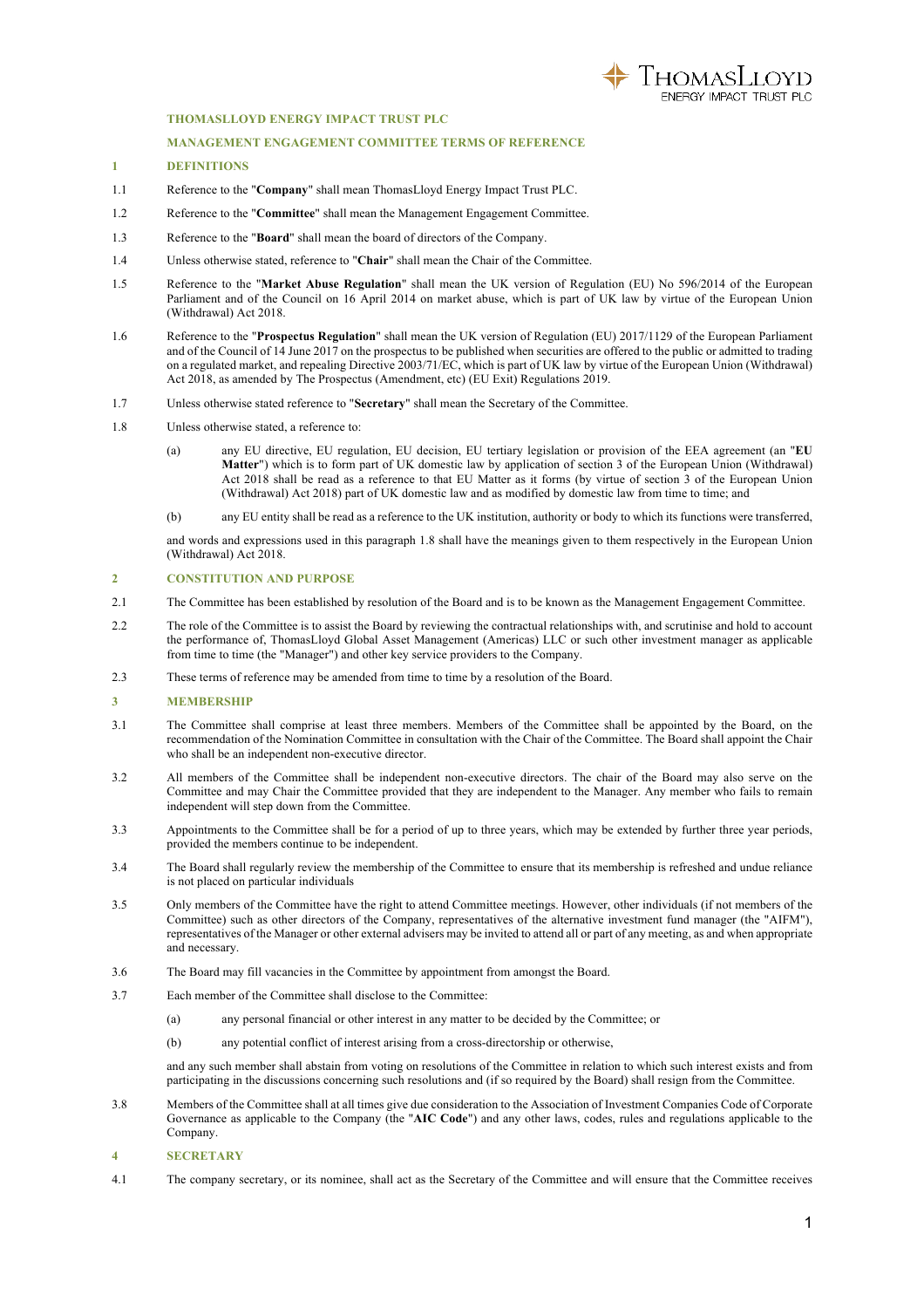

information and papers in a timely manner to enable full and proper consideration to be given to issues.

4.2 The Committee shall have access to the services of the Secretary on all Committee matters, including: assisting the Chair in planning the Committee's work, drafting meeting agendas, maintaining minutes, drafting of material about its activities for the annual report, collection and distribution of information and provision of any necessary practical support.

# **5 QUORUM AND VOTING ARRANGEMENTS**

- 5.1 The quorum necessary for the transaction of business shall be two members of the Committee. A duly convened meeting of the Committee at which a quorum is present shall be competent to exercise all or any of the authorities, powers and discretions vested in or exercisable by the Committee.
- 5.2 Members may participate in a meeting of the Committee by being physically present together or by means of a telephone or video conference or other communication equipment, provided that all persons participating in the meeting are able to hear and speak to each other throughout such meeting. Any matters to be determined by the Committee shall be decided by a majority of the votes cast at a meeting of the Committee called for such purpose. Each member of the Committee shall have one vote which may be cast on matters considered at the meeting. Any action of the Committee may also be taken by an instrument or instruments in writing (including via email or other electronic means) signed (including via the use of electronic signatures) by all members of the Committee (including in counterparts) and any such action shall be as effective as if it had been decided by a majority of votes cast at a meeting of the Committee called for such purpose.
- 5.3 Except where he or she has a personal interest, the Chair shall have a casting vote.
- 5.4 In the absence of the Chair and/or an appointed deputy, the remaining members present shall elect one of themselves to chair the meeting.
- 5.5 A resolution in writing or via email and signed or otherwise approved via electronic signature by all Committee members will be as effective as a resolution passed at a Committee meeting. Any written resolution shall be tabled and noted at the next meeting of the Committee.

### **6 FREQUENCY OF MEETINGS**

The Committee shall meet at least once a year and otherwise at any such time as deemed appropriate by the Committee.

## **7 NOTICE OF MEETINGS**

- 7.1 Meetings of the Committee shall be convened by the Secretary at the request of any of its members.
- 7.2 Unless varied by these terms of reference, meetings and proceedings of the Committee will be governed by the provisions of the Articles regulating the meetings and proceedings of directors.
- 7.3 Unless otherwise agreed by the Committee, notice of each meeting confirming the venue, time and date together with an agenda of items to be discussed, shall be forwarded to each member of the Committee and any other person required to attend and all other non-executive directors no later than five working days before the date of the meeting, unless approval is required at short notice. The Secretary or its nominee shall ensure that supporting information and papers shall be sent to Committee members and other attendees as appropriate at the same time.
- 7.4 Notices, agendas and supporting papers will be sent in electronic form.

#### **8 MINUTES OF MEETINGS**

- 8.1 The Secretary shall minute the proceedings and resolutions of all meetings of the Committee, including recording the names of those present and in attendance.
- 8.2 The Secretary shall ascertain at the beginning of each meeting the existence of any conflicts of interest and minute them accordingly.
- 8.3 Draft minutes of Committee meetings shall be agreed with the Chair and then circulated promptly to all members of the Board (other than any director who is not independent of the AIFM/Manager), unless it would be inappropriate to do so in the opinion of the Chair.
- 8.4 A resolution in writing or via email and signed or otherwise approved via electronic signature by all Committee members will be as effective as a resolution passed at a Committee meeting. Any written resolution shall be tabled and noted at the next meeting of the Committee.

### **9 SHAREHOLDER ENGAGEMENT**

- 9.1 The Chair (or their nominated representative) shall attend the Company's annual general meeting prepared to respond to any shareholder questions on the Committee's activities.
- 9.2 The Chair should seek engagement with shareholders on significant matters related to their area of responsibility.
- 9.3 A section of the Annual Report shall describe the work of the Committee as required by the AIC Code, which shall be approved by the Committee and include its activities, including its membership and frequency of and attendance at its meetings.
- **10 DUTIES**

The Committee should have oversight of, and carry out the duties below for, the Company, major subsidiary undertakings (if any) and the group as a whole (if a group is in existence), as appropriate.

- 10.1 The management engagement terms on which each of the AIFM (which has delegated portfolio management to the Manager) and the Manager is engaged shall be reviewed by the Committee annually, scrutinising and holding to account the performance of the AIFM and the Manager, prior to the annual results announcement being released.
- 10.2 The Committee shall: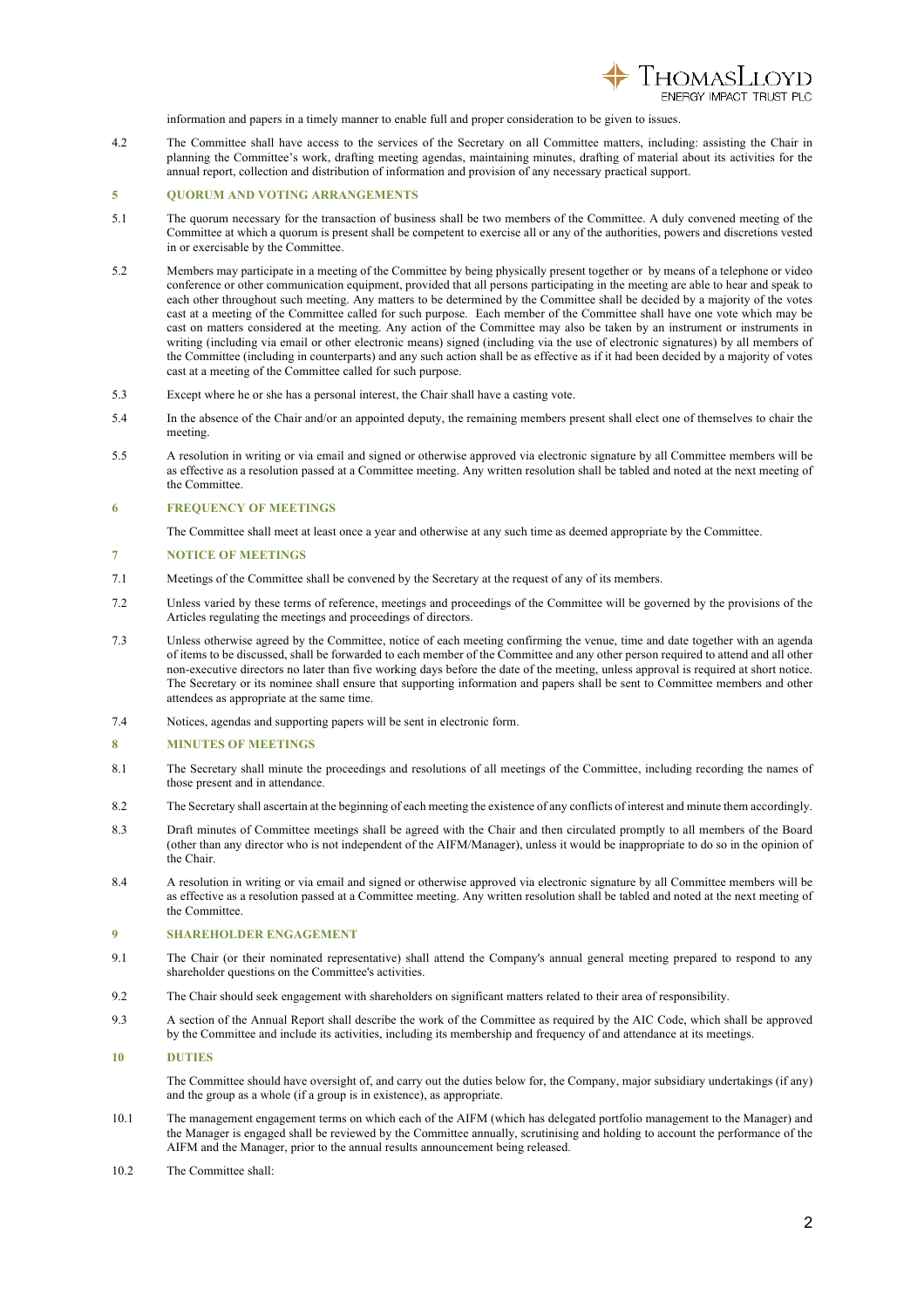

- (a) monitor and evaluate the AIFM's and the Manager's performance (and, if necessary, providing appropriate guidance) and compliance by the AIFM with the alternative investment fund management agreement and the Manager with the tripartite portfolio management agreement;
- (b) to review [at least annually] and reasonably satisfy itself that the alternative investment fund management agreement is fair and that the terms thereof comply with all regulatory requirements, conform with market and industry practice and remain in the best interests of shareholders;
- (c) to review [at least annually] and reasonably satisfy itself that the tripartite investment management agreement is fair and that the terms thereof comply with all regulatory requirements, conform with market and industry practice and remain in the best interests of shareholders;
- (d) to review regularly and reasonably satisfy itself that systems put in place by the AIFM and the Manager in respect of the Company are adequate to meet relevant legal and regulatory requirements;
- (e) reasonably satisfy itself that matters of compliance are under proper review. The Company shall procure (through the terms of the alternative investment fund management agreement and the tripartite investment management agreement) that the Committee shall have direct access to each of the AIFM's and Manager's compliance officers, and shall receive a report from each of the AIFM and Manager each year confirming that each of the AIFM and Manager has performed its obligations under the alternative investment fund management agreement and the tripartite portfolio management agreement respectively and conducted the Company's affairs in compliance with the laws and regulations applying to the AIFM and Manager respectively;
- (f) regularly review the composition and performance (including skills, knowledge and experience) of the key personnel performing the services on behalf of the AIFM and the Manager and consider whether the continuing appointments of the AIFM, on the terms of the alternative investment fund management agreement, and the Manager, on the terms of the tripartite portfolio management agreement, respectively are in the interests of shareholders as a whole, and make recommendations to the Board thereon together with a statement of the reasons for this view;
- (g) where relevant, consider nominations by the AIFM and Manager for replacements of key executives of the AIFM and Manager, if, prior to the termination of the relevant agreement, such key executives should die or otherwise become incapacitated or shall retire, resign or otherwise cease to provide the relevant services to the Company;
- (h) consider and review the level and method of remuneration of the AIFM pursuant to the terms of the alternative investment fund management agreement and the Manager pursuant to the terms of the tripartite portfolio management agreement, including the methodology of calculation of the respective annual management fee and any performance fee (which shall include a comparison of fees payable as compared to the Company's peer group management arrangements). The review of any performance fee arrangements shall seek to ensure that the methodology does not encourage excessive risk and that it rewards demonstrably superior performance by the AIFM and/or Manager in managing the portfolio against the stated investment objective when compared to a suitable benchmark or peer group;
- (i) consider the merit of obtaining, on a regular basis, an independent appraisal of the AIFM's services;
- (j) consider the merit of obtaining, on a regular basis, an independent appraisal of the Manager's services;
- (k) consider the appointment or re-appointment of the AIFM and the level of fees and make recommendations to the Board thereon;
- (l) consider the appointment or re-appointment of the Manager and the level of fees and make recommendations to the Board thereon;
- (m) review with the AIFM and Manager any material issues arising from their work that the AIFM and Manager wishes to bring to the attention of the Committee, whether privately or otherwise; and
- (n) review the performance and services provided by the Company's other service providers and consider whether the continuing appointment of such service providers under the terms of their agreements are in the interests of shareholders as a whole, and make recommendations to the Board thereon together with a statement of the reasons for their view.
- 10.3 The Committee shall also consider such other matters as may be requested by the Board.

#### **11 REPORTING RESPONSIBILITIES**

- 11.1 The Chair shall report formally to the Board on the Committee's proceedings after each meeting on all matters within its duties and responsibilities and shall also formally report to the Board on how it has discharged its responsibilities. This report shall include any issues on which the Board has requested the Committee's opinion.
- 11.2 The Committee shall make whatever recommendations to the Board it deems appropriate on any area within its remit where action or improvement is needed.

# **12 OTHER MATTERS**

The Committee shall:

- 12.1 have access to sufficient resources in order to carry out its duties, including access to the Secretary for assistance as required;
- 12.2 be provided with appropriate and timely training, both in the form of an induction programme for new members and on an ongoing basis for all members;
- 12.3 give due consideration to relevant laws and regulations, the provisions of the Code and the requirements of the Listing Rules published by the Financial Conduct Authority, the Prospectus Regulation Rules and the Disclosure Guidance and Transparency Rules made by the Financial Conduct Authority under section 73A of the Financial Services and Markets Act 2000, as amended, the Prospectus Regulation, the UK version of Directive 2011/61/EU of the European Parliament and of the Council of 8 June 2011 on Alternative Investment Fund Managers and amending Directives 2003/41/EC and 2009/65/EC and Regulations (EC) No